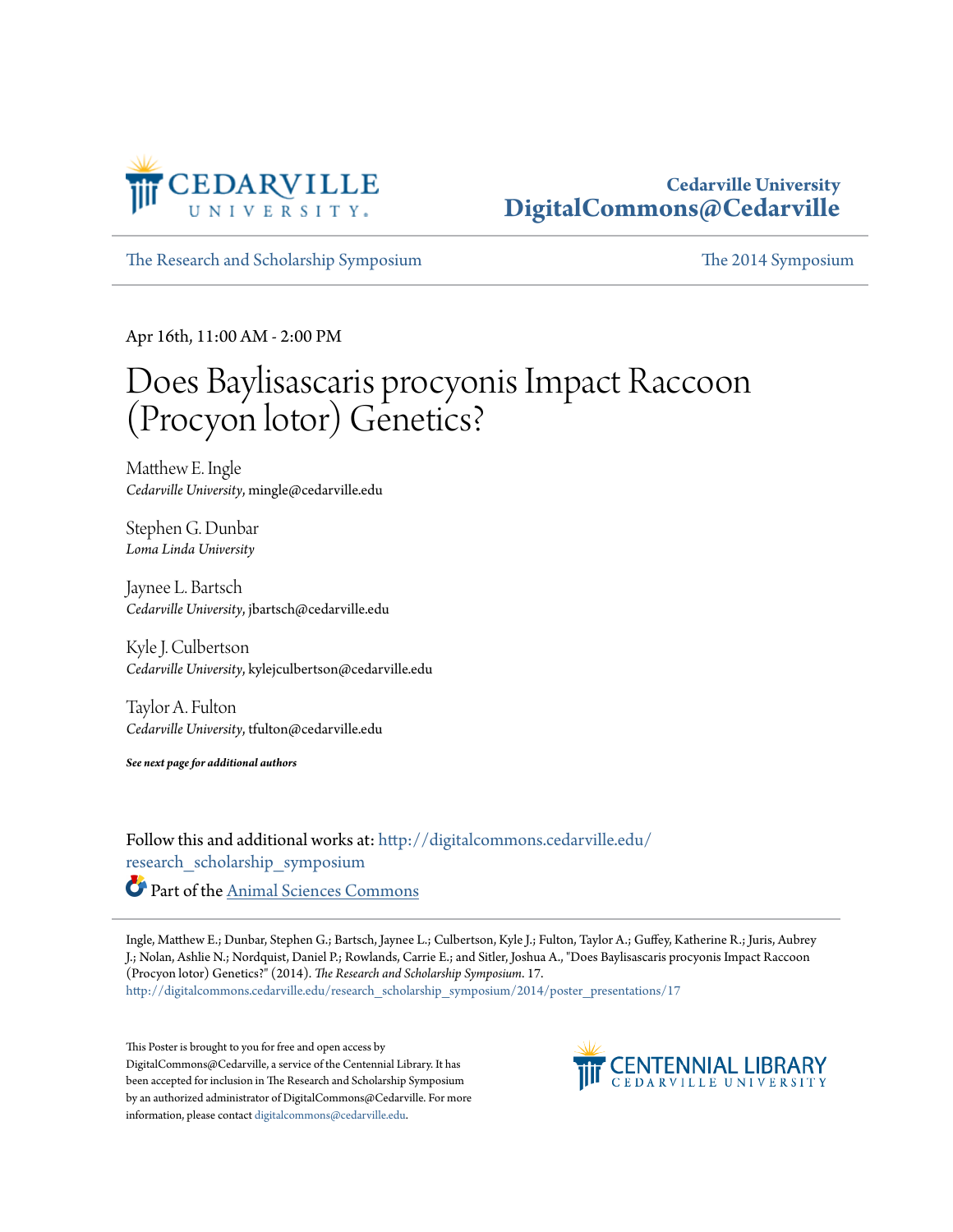### **Presenters**

Matthew E. Ingle, Stephen G. Dunbar, Jaynee L. Bartsch, Kyle J. Culbertson, Taylor A. Fulton, Katherine R. Guffey, Aubrey J. Juris, Ashlie N. Nolan, Daniel P. Nordquist, Carrie E. Rowlands, and Joshua A. Sitler